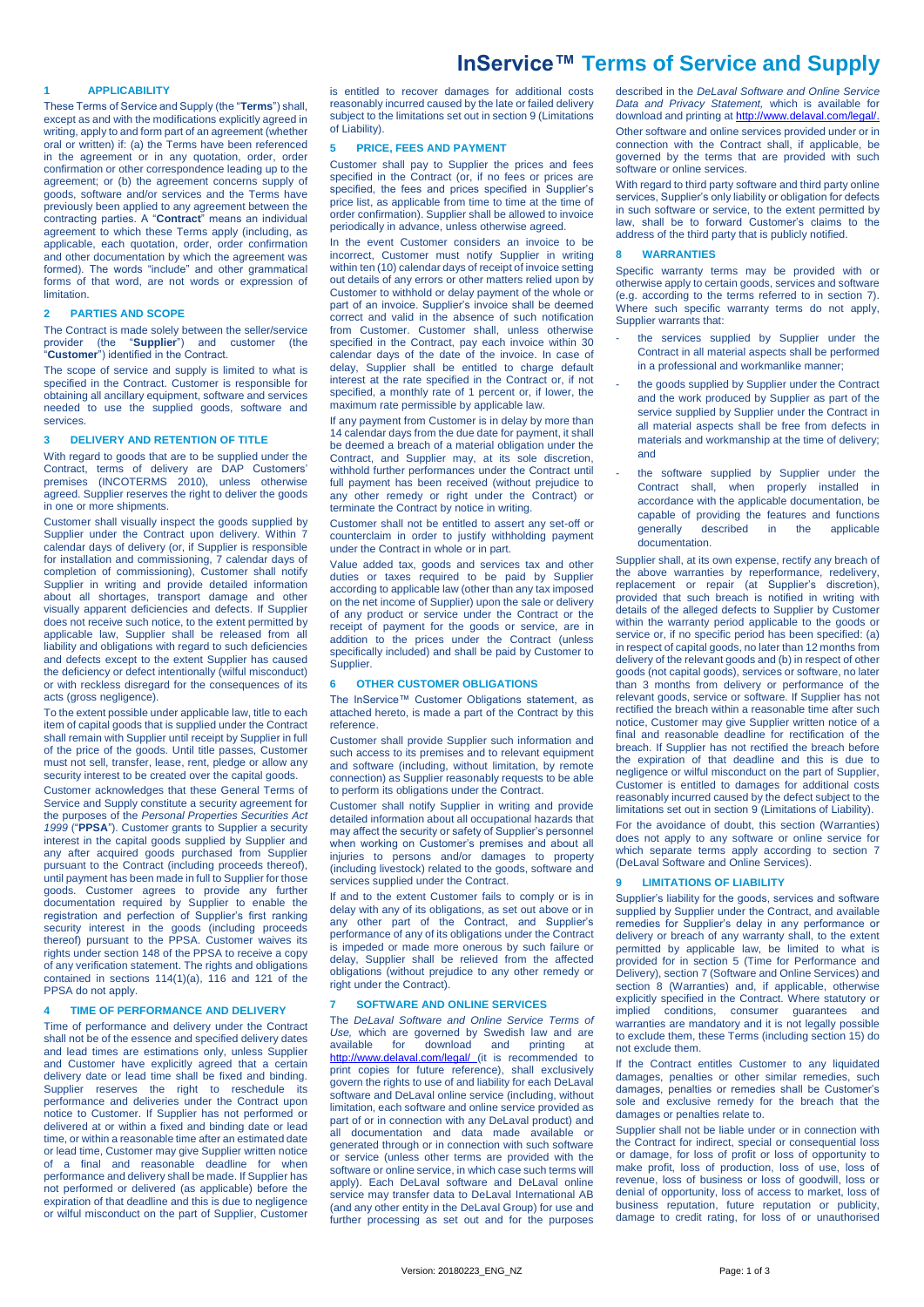access to data or other information or for loss of or damage to Customer's property, whether or not such loss, damage or access could have been reasonably foreseen.

The maximum aggregate liability of Supplier is: (a) in respect of each item of capital goods, software or intangible goods or services, limited to an amount corresponding to twenty percent of the total amount paid under the Contract for the item; and (b) in respect of other goods (not capital goods) and services, limited to an amount corresponding to the total amount paid under the Contract for such other goods and services during the twelve months preceding the event or series of events giving rise to the relevant claim.

The limitations and exclusion of liability set out above in this section (Limitations of Liability) do not apply to the extent Supplier has caused the relevant loss or damage intentionally (wilful misconduct). Furthermore, nothing in the Contract shall limit or exclude liability where such limitation or exclusion may not be so enforced under applicable mandatory law.

## **10 FORCE MAJEURE**

Supplier shall not be liable for any default or delay in the performance of its obligations under the Contract if and to the extent the default or delay is caused, directly or indirectly, by force majeure or any other circumstance beyond its reasonable control (which shall include, but not be limited to, war, acts of terrorism, strikes, lockouts, epidemic, destruction of production facilities, riot, insurrection, earthquake, explosion or other casualty or accident, electricity failure, flood, fire telephone/Internet system failure, farm visit restrictions, lightning and other weather conditions).

## **11 TERM AND TERMINATION**

The Contract enters into force on the start date specified in the Contract (or, if such date is not specified, the date it has been duly accepted by both parties) and shall remain in effect until the end date specified in the Contract (or, if such date is not specified, the date following the last delivery under the Contract), unless terminated as set out in this section (Term and Termination).

Unless otherwise specified in the Contract, each subscription under the Contract continues for 12 months and will be automatically renewed (and invoiced) for consecutive 12-month periods (at the prevailing fees) unless terminated no later than 1 month prior to the renewal date.

Each of Supplier and Customer has the right, at any time, to terminate the Contract (and all subscriptions, if applicable) without cause upon no less than 6 months' written notice to the other party, but such termination shall not affect accepted orders of goods or installation or commissioning of goods (which orders shall survive the expiry of the Contract). Supplier shall be entitled to compensation for all supply made before the expiry of the Contract and for supply under orders that survive the expiry of the Contract. Furthermore, where Customer issues such notice of termination, Customer shall not be entitled to any refund of any advance payment.

Without prejudice to any other remedy or right under the Contract, each party has the right to terminate the Contract (and all subscriptions), with immediate effect and without recourse to a court, by written notice to the other party, if the other party:

- breaches or is in non-compliance with any material obligation under the Contract and, if possible to remedy, fails to remedy such breach or noncompliance within 30 calendar days from written notification regarding such breach or noncompliance; or
- enters into liquidation, voluntary or compulsory, or becomes insolvent or enters into composition, examinership or corporate reorganization proceedings or has receiver (or equivalent) appointed over a substantial proportion of its property or assets.

#### **12 SUB-CONTRACTING**

Supplier may appoint sub-contractors for the performance of its obligations under the Contract.

#### **13 QUOTATIONS**

A quotation by Supplier for a Contract expires 30 calendar days after its date of issue unless otherwise stated in the quotation.

#### **14 DATA AND PRIVACY**

Supplier may collect data relating to Customer (e.g. about system set-up, farm size, contact persons, and ordered goods, software and services). Supplier may use and further process the data itself (e.g. to administer and develop the relationship with Customer, to develop customised offerings, to provide products and services to Customer and for regional market research) and disclose the data for use and further processing by DeLaval International AB and any other entity in the DeLaval Group (e.g. to support DeLaval sales entities and distributors, for end customer surveys, for market research and for product and service development). The processing of data is further described in the data and privacy statements available<br>for download and printing at for download and printing at<br>http://www.delaval.com/legal/. Supplier and the الله المستحدة.<br>./<mark>/www.delaval.c</mark>om/legal/  $\frac{1}{2}$  ,  $\frac{1}{2}$  ,  $\frac{1}{2}$  ,  $\frac{1}{2}$  ,  $\frac{1}{2}$  ,  $\frac{1}{2}$  ,  $\frac{1}{2}$  ,  $\frac{1}{2}$  ,  $\frac{1}{2}$  ,  $\frac{1}{2}$  ,  $\frac{1}{2}$  ,  $\frac{1}{2}$  ,  $\frac{1}{2}$  ,  $\frac{1}{2}$  ,  $\frac{1}{2}$  ,  $\frac{1}{2}$  ,  $\frac{1}{2}$  ,  $\frac{1}{2}$  ,  $\frac{1$ 

DeLaval Group respects Customer's privacy and operates in compliance with applicable laws and regulations regarding data security and data protection. See section [7](#page-0-1) (Software and Online Services) for information on collection, use and further processing of data in connection with DeLaval software and DeLaval online services.

#### <span id="page-1-0"></span>**15 ENTIRE AGREEMENT**

The Contract sets out the full scope of obligations and liabilities of Supplier in relation to the goods, software and services supplied by Supplier under the Contract. To the extent permitted by applicable law, all promises, representations, warranties, consumer guarantees and conditions related to the goods, software or services but not explicitly set forth in the Contract, including but not limited to any that may otherwise be implied by statute, common law or usage, including any warranties of merchantability and fitness for a particular purpose, are hereby excluded and are not binding on Supplier.

Where Customer acquires goods, software and/or services pursuant to the Contract for business purposes, Customer and Supplier acknowledge and agree that they are each in trade and that, except as explicitly set forth in the Contract or these General Terms of Service and Supply: (a) the provisions of the *Consumer Guarantees Act 1993* do not apply; (b) sections 9, 12A, 13, and 14(1) of the *Fair Trading Act 1986* do not apply; and (c) it is fair and reasonable that they are bound by this clause.

A term of this Contract must not be construed to the disadvantage of a party merely because that party was responsible for the preparation of the Contract or the inclusion of the provision in the Contract.

## **16 SEVERABILITY**

If any provision of the Contract is found to be invalid or unenforceable, the remaining provisions shall remain effective and such provision shall be replaced with another provision consistent with the purpose and intent of the Contract.

## **17 APPLICABLE LAW AND DISPUTES**

The Contract is governed by and shall be construed and interpreted in accordance with the laws of New Zealand. The courts of New Zealand (including courts of appeal) will have jurisdiction to settle any dispute, controversy or claim arising out of or in connection with the Contract. Notwithstanding the above, Supplier is always entitled to petition courts and authorities in any competent jurisdiction to enforce claims of any payments due.